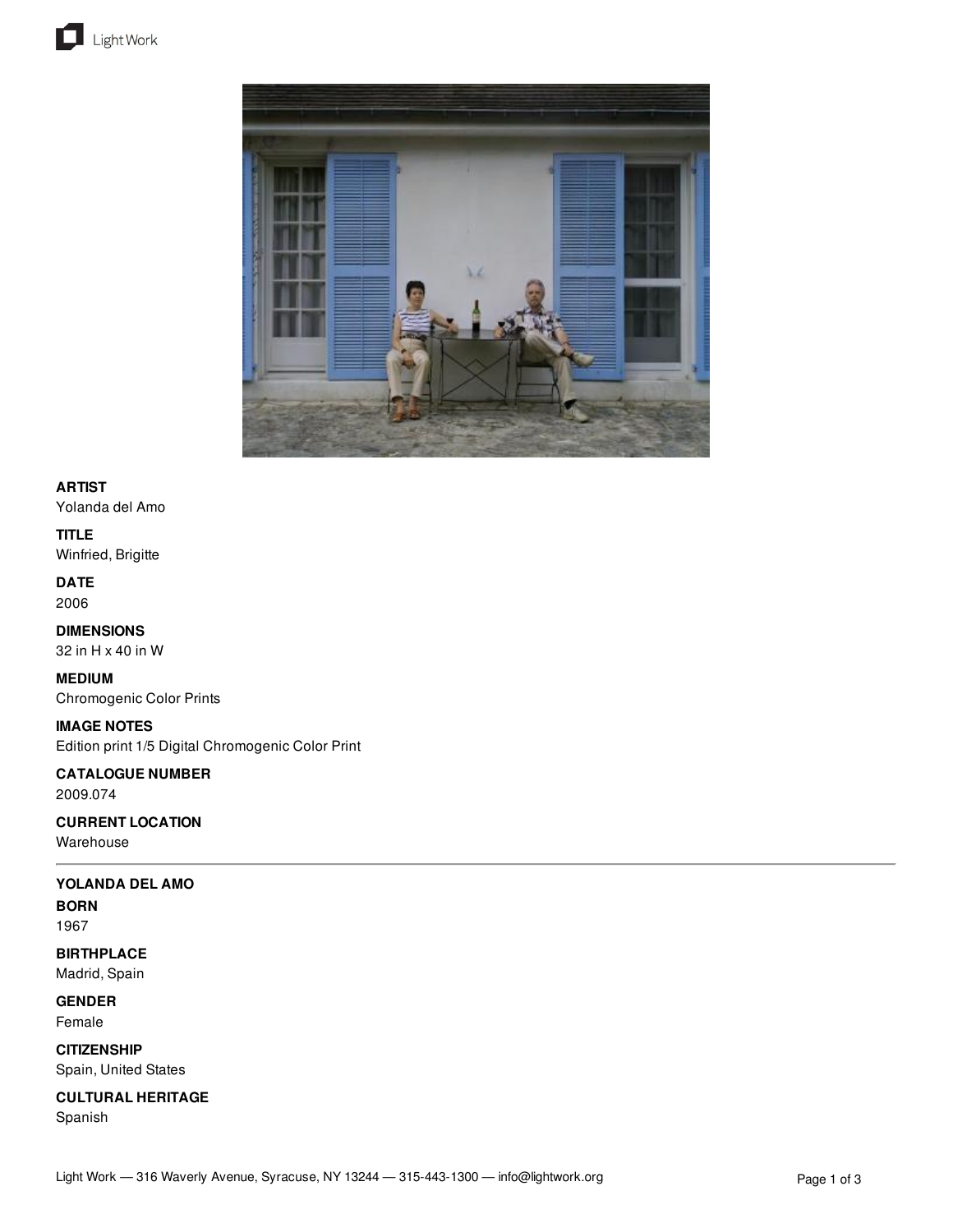

#### **LIGHT WORK RELATIONSHIP**

Artist-in-Residence, 2009 Main Gallery, 2010 Fine Print Program, 2011

#### **LIGHT WORK PUBLICATIONS**

Contact Sheet 157 Contact Sheet 159 Contact Sheet 173

#### **BIOGRAPHY**

*For a more recent CV or bio please visit the artist's website, [www.yolandadelamo.com](http://www.yolandadelamo.com)*

In her series, *Archipelago*, Yolanda del Amo explores the quiet but ever-present dramas that transpire between people who are present within the same photographic frame. We must rethink our immediate assumption that the co-existence of figures in an image presupposes a certain relationship between the people pictured. In her elegant and stoic photographs, del Amo plays with the ambiguous dynamic that grows between her subjects, who could be friends, couples, siblings, or even strangers. During her residency, del Amo scaned her 4 x 5 and 5 x 7 negatives and then experimented with print scale using our large-format inkjet printers.

Yolanda del Amo holds an M.F.A. from the Rhode Island School of Design. She also received a BS and MS in mathematics from the University of Cologne, Germany. Her work has appeared in both group and solo exhibitions in venues including Hudson Franklin Gallery in New York and the Barbara Walters Gallery at Sarah Lawrence College. Del Amo is an Associate Professor of Photography at Ramapo College of New Jersey. She was an artist-in-residence at the Spanish Academy in Rome in 2010.

circa 2015

#### **ESSAYS**

An extremely pregnant woman leans back in her chair, baring her naked belly without acknowledging it. Cropped sharply by the composition of the color photograph, the features of her face are just beyond the viewer's reach. The sliver that can be seen suggests she is gazing out of the window next to her. Meanwhile the presumed father of her child looks on pensively. Sitting nearby at an immaculately clean marble breakfast table, he reveals few emotions as he quietly considers their beckoning future. This domestic setting is arranged with the care of still life paintings by the Great Masters; though the photographer softens the formality introduced by the nicely arranged fruit, designer cups, and meticulously decorated room, with the casualness of bare feet and relaxed body posture. Details such as his wedding ring anchor the image in domesticity, but it is her forlorn gaze toward the window and the life outside that interrupts the tight compositional center of man, fruit, and belly that define their interior world. Time is of no consequence to the photograph. Not quite at a standstill, life seems to have slowed down into one long moment. Silence prevails as if everything had already been said, at least for the time being. One can imagine the subdued sound of quiet breathing, the ticking of a clock, or the muffled rumbling of distant traffic. But none of this breaks the spell of the image. Spanish-born photographer Yolanda del Amo knows what she is doing. She is an expert at creating scenes that depict people who are equally close in their shared physical space as they are distant in thought and emotion. Brought together in what has been called "sustainable silence," the figures in del Amo's photographs elude easy interpretation. These protagonists, who may be couples, may be related, and definitely know each other, are placed together, yet deny the viewer the clarity brought by interaction and emotional response. The people in her photographs never quite amalgamate into a whole. In fact even where figures are touching, they seem remote and distinctly separate. They never become husband and wife, grandfather and granddaughter, brother and sister. None of the people in del Amo's photographs blend into socially recognized constructs, rather they remain man, woman, child. The overall atmosphere never shifts into societal despair. This solitude enjoys company. The people may be locked into their own set of thoughts in their own little sphere. But none of them express discomfort or animosity. Little items around the room evoke a warmth and home life that balance out the void of activity and quiet contemplation, and suggest that the silence may not be a permanent one. Another moment, and the woman might turn to the man with a smile. With one quick shudder he might shake himself loose from his thoughts to jump onto his next task. What makes del Amo's images captivating is how natural and real they feel. They are in fact a mixture of real and constructed. Just as a writer may take aspects of real people and weave them into his or her stories, del Amo photographs people she has gotten to know well and recomposes them into invented narratives. She photographs people in their own homes, thereby beginning with something real, but rearranges and restages their lives into something of her making. She may change their clothing, remove or add furniture, bring in additional embellishments, or get rid of them all. The end results are familial images that are fictional portraits of real people. Del Amo began photographing for the Archipelago series in 2004. Six years later the images in the series continue to evolve. Her series, which she intentionally keeps culturally ambiguous, has taken her to Spain, France, Germany, Argentina, the United States, and most recently to Italy. She has changed camera formats from her comfortable 4 x 5 to the new dynamics of 5 x 7. And she has stepped outside to photograph her groupings in newly defined exterior settings such as beaches and parks, allowing the different planes of the open landscapes to expand the possibilities of her compositions. This series set out to examine what happens when two people share a space and emotionally connect or disconnect. Consistent with the project's beginnings, del Amo's powerful photographs exist in the absence of definable activity. They describe people caught in deeply private moments of inner reflection. Yet instead of withdrawing physically, they choose to share this moment with another person without the need to engage with them. As a result, del Amo's images are wrapped in a calm silence and acceptance that suggests the slowing down of life into an expression of undiluted humanity. Hannah Frieser Yolanda del Amo lives in New York City and makes her work all over the world. She participated in Light Work's Artist-in-Residence Program in August 2009. Lives lived together can grow closer or more distant in the vast space opened up by silence. In moments when words become superfluous, thoughts, reactions, and feelings do the work of keeping people together or driving them apart. Artist Yolanda del Amo explores the tender terrain between people in her series Archipelago, a sophisticated suite of images that brings the importance of these moments of emotional connective tissue to light. She photographs family, friends, and acquaintances in various settings around the world as they perform scenes that suggest a universal narrative of human relationships. In naming her series, del Amo uses a metaphor that describes the turbulent nature of intimacy. Powerful forces deep below the surface of the earth form archipelagos, which are chains or clusters of individual islands. These unstoppable natural forces push up and out to create distinct bodies of land that are grouped together to form a larger whole, existing at once by themselves and